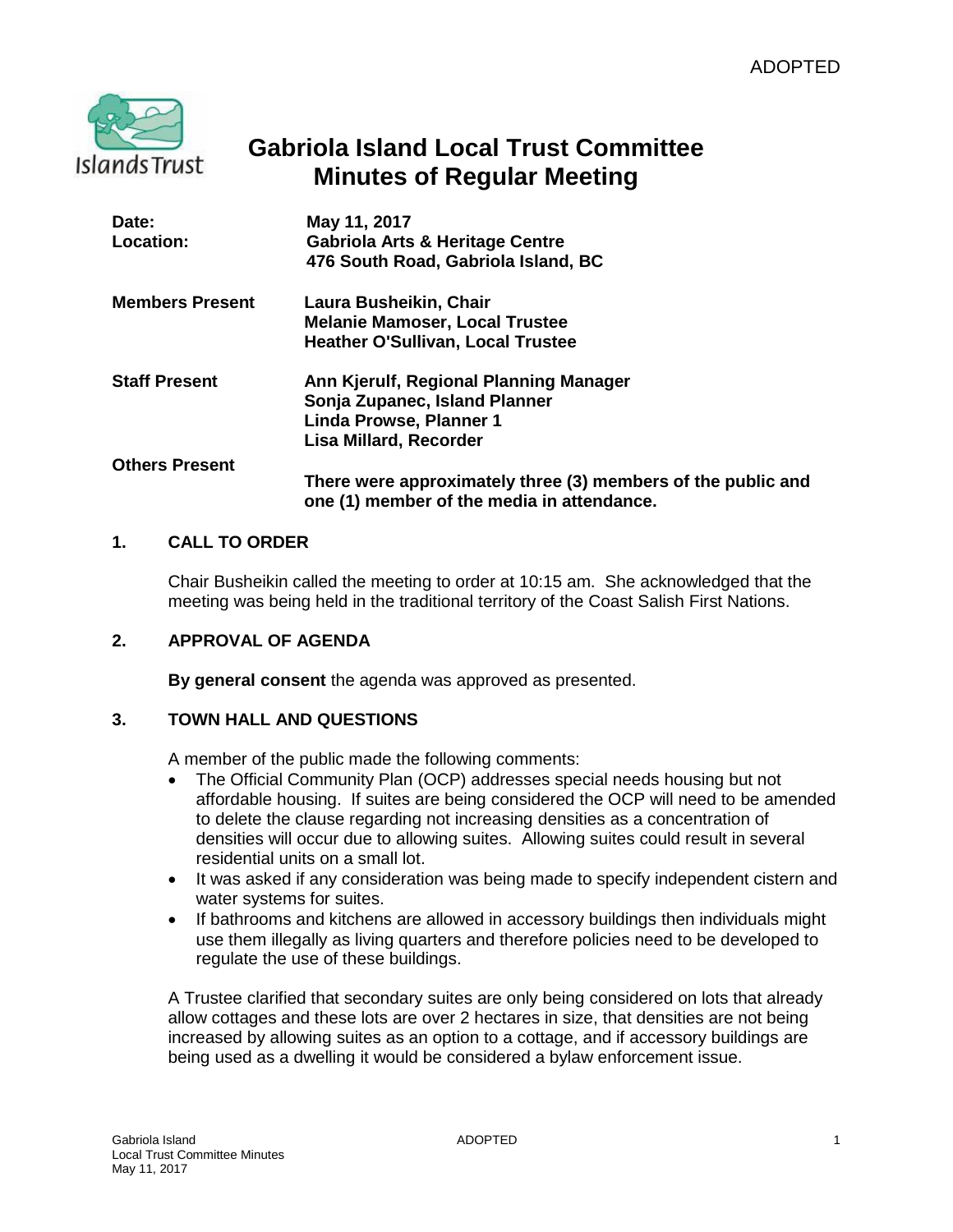## **4. COMMUNITY INFORMATION MEETING - none**

## **5. PUBLIC HEARING - none**

### **6. MINUTES**

## **6.1 Local Trust Committee Minutes dated March 9, 2017 – for adoption**

The following amendments to the minutes were presented for consideration:

- Page 1 Item 2 Approval of Agenda, under Item 9.1 Late Delegation, correct the spelling of Potlatch.
- Page 5 Item 9.1 correct the spelling of Potlatch.
- Page 8 top of the page change the sentence beginning with "The applicant noted that based on the RDN…" to read "A Trustee proposed 5000 imperial gallon cisterns be considered based on the requirements established by the Yellow Point development permit area."
- Page 8 middle of the page remove the fourth bullet point beginning with "Trustees would like to include a mandatory…"
- Page 8 delete the first version of the motion GB-2017-042 and delete the sentence beginning with "When asked by the Chair…", and leave just the second version of the motion GB-2017-042.
- Page 9 top of the page first bullet point add the words "and would result in a new public hearing" at the end of the sentence.
- Page 11 Item 12.7 second bullet point change "The Trustee Committee" to "The Trust Programs Committee".
- Page 12 top of the page combine bullet points two and three to read "She watched the museum's annual general meeting and the presentation by Fiona MacRaild, Islands Trust First Nations Senior Intergovernmental Policy Advisor, regarding the Douglas Treaty.
- Page 13 Item 13.2 change "This item was deferred." to "Received for Information".
- Page 14 last bullet point correct the spelling of Potlatch.

**By general consent** the minutes were adopted as amended.

### **6.2 Local Trust Committee Public Hearing Record dated March 9, 2017 - for receipt**

Received for information.

## **6.3 Local Trust Committee Special Meeting Minutes dated March 20, 2017 – for adoption**

The following amendments to the minutes were presented for consideration:

- Page 2 last bullet point on the page under Trustee O'Sullivan's response change "While it would have to be a new one…"to "While it would be nice to have a new one…"
- Page 3 first bullet point under Trustee Mamoser's response change "The RDN is over parkland on the Island…" to "The RDN is responsible for parkland on the Island…"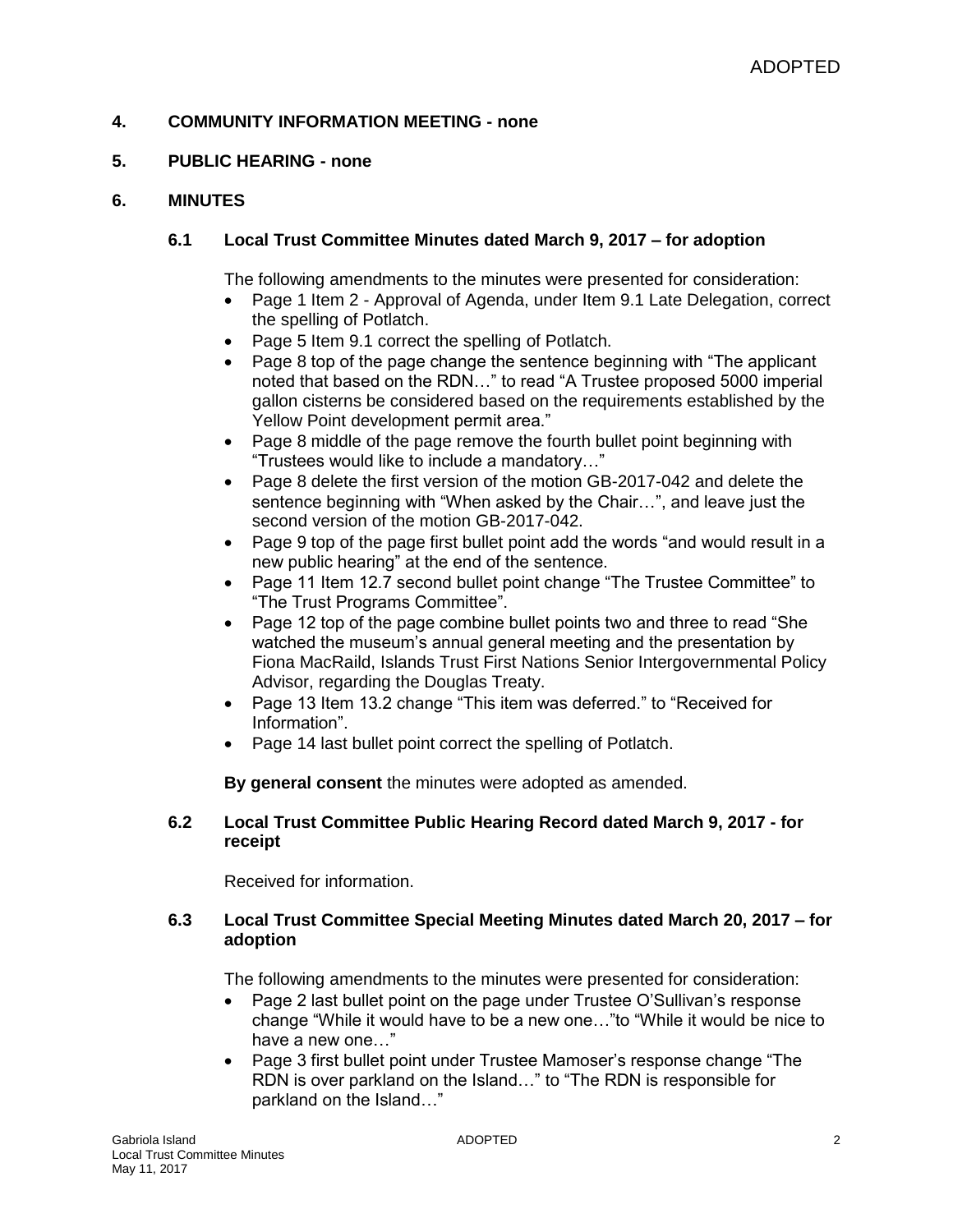- Page 3 last bullet point under Chair Busheikin's response should read "The OCP supports the need for affordable housing but not via a density transfer and this option was not seen as fitting with this complex application".
- Page 4 first bullet point under Trustee Mamoser's response it should read "Trustee Mamoser. Stated yes she would consider creating a new park zone for ecological protection."

**By general consent** the minutes were adopted as amended.

### **6.4 Local Trust Committee Public Hearing Record dated March 29, 2017 - for receipt**

Received for information.

#### **6.5 Local Trust Committee Special Meeting Minutes dated March 30, 2017 – for adoption**

The following amendments to the minutes were presented for consideration:

- Page 3 middle of page following GB-2017-056 in the paragraph beginning "During discussion on the motion…" it should read "During discussion on the motion a Trustee asked if the LTC could stipulate proof of water in the covenant and was advised that that requirement could not be stipulated." Insert the balance of the paragraph at this point beginning with "It was noted that the current focus of the Housing Options Review Project…"
- Page 5 a statement for the record made by Trustee O'Sullivan begins with "The decision before us it to give…" and opening quotes to the statement are shown. The statement ends on Page 9 near the bottom of the page. Add ending quotation marks following the word discussion in the sentence that states "That perspective seems to be lacking from the discussion".
- Page 10 third bullet point at top should read "Although the OCP does not encourage transfer from Forestry to Forestry in this case it makes sense to transfer it to Forestry for the benefits it will bring." Note that the word Resource has been changed to Forestry within this sentence.
- Page 11 first sentence correct the spelling of Potlatch twice within this sentence and capitalize the second use of the word Potlatch.

**By general consent** the minutes were adopted as amended.

## **6.6 Section 26 Resolutions-Without-Meeting Report dated May 3, 2017**

Received for information.

### **6.7 Advisory Planning Commission Draft Minutes dated March 22, 2017 - for receipt**

Received for information.

## **6.8 Mudge Island Advisory Planning Commission Minutes - none**

## **6.9 Agricultural Advisory Commission Minutes - none**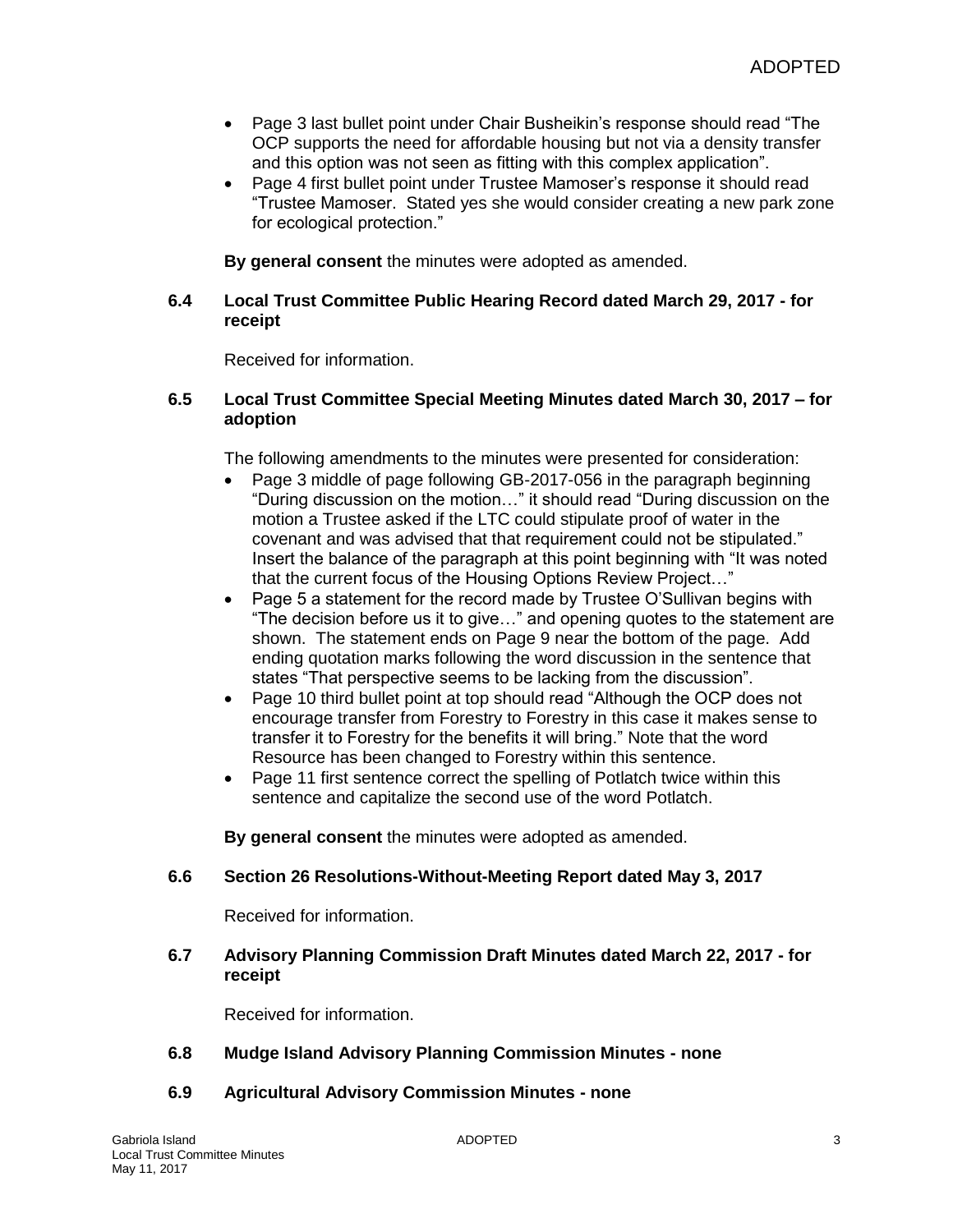## **6.10 Transportation Advisory Planning Commission Minutes - none**

## **7. BUSINESS ARISING FROM MINUTES**

## **7.1 Follow-up Action List dated May 3, 2017**

Received for information.

## **7.2 APC Bylaw Review and Update - Staff Report**

## **GB-2017-067**

## **It was MOVED and SECONDED**

that the Gabriola Island Local Trust Committee has reviewed the Directives Only Checklist and confirmed by resolution that Bylaw No. 296, cited as "Gabriola Island Local Trust Committee Advisory Planning Commission Bylaw, 2017", is not contrary to or at variance with the Islands Trust Policy Statement.

## **CARRIED**

# **GB-2017-068**

### **It was MOVED and SECONDED**

that Gabriola Island Local Trust Committee Bylaw No. 296, cited as "Gabriola Island Local Trust Committee Advisory Planning Commission Bylaw, 2017", be read a first time.

### **CARRIED**

# **GB-2017-069**

## **It was MOVED and SECONDED**

that Gabriola Island Local Trust Committee Bylaw No. 296, cited as "Gabriola Island Local Trust Committee Advisory Planning Commission Bylaw, 2017", be read a second time.

## **CARRIED**

#### **GB-2017-070 It was MOVED and SECONDED**

that Gabriola Island Local Trust Committee Bylaw No. 296, cited as "Gabriola Island Local Trust Committee Advisory Planning Commission Bylaw, 2017", be read a third time.

## **CARRIED**

## **GB-2017-071**

## **It was MOVED and SECONDED**

that Gabriola Island Local Trust Committee Bylaw No. 296, cited as "Gabriola Island Local Trust Committee Advisory Planning Commission Bylaw, 2017", be forwarded to the Secretary of the Islands Trust for approval by the Executive Committee.

## **CARRIED**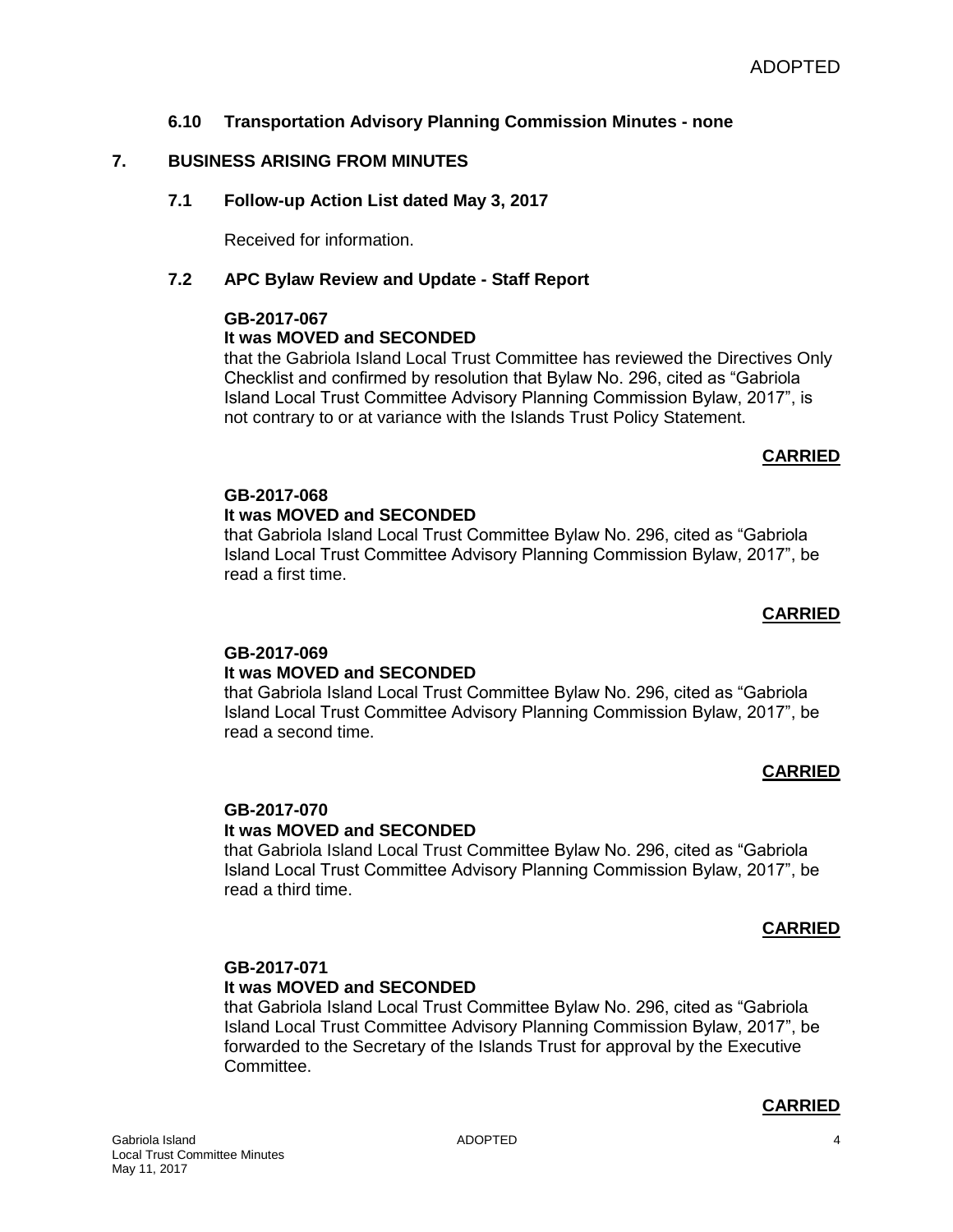### **8. DELEGATIONS - none**

#### **9. CORRESPONDENCE - none**

#### **10. APPLICATIONS AND REFERRALS**

#### **10.1 GB-DP-2017.1 (Fraser) - Staff Report**

Planner Prowse summarized the staff report and noted that the applicant is obligated to abide by the Qualified Environmental Professional's (QEP) report.

Discussion ensued regarding the follow up QEP report noted within the staff report and when, or if, this report is received by Islands Trust. Staff indicated that the follow up report is typically done between the applicant and the QEP.

#### **GB-2017-072 It was MOVED and SECONDED**

that the Gabriola Island Local Trust Committee request staff look into a process for receiving post construction reports by Qualified Environmental Professionals for development permits in Development Permit Area No. 3.

## **CARRIED**

### **GB-2017-073**

#### **It was MOVED and SECONDED**

that the Gabriola Island Local Trust Committee approve issuance of Development Permit GB-DP-2017.1.

## **CARRIED**

Planner Prowse left the meeting at 11:08 am.

#### **10.2 Bylaw No. 291**

#### **GB-2017-074**

## **It was MOVED and SECONDED**

that the Gabriola Island Local Trust Committee Bylaw No. 291, cited as "Gabriola Island Land Use Bylaw, 1999, Amendment No. 2, 2016", be adopted.

#### **CARRIED**

Trustee Mamoser made the following statement for the record:

"The LTC initiated a roadside signage project to update our bylaws to better balance our community goals of preserving the rural character and atmosphere for Gabriola with our desire to support small, locally owned and home-based businesses. We were being responsive in addressing issues with our sign bylaws that first came to the LTC's attention in 2010.

Three issues were identified in the first staff report in August 2015: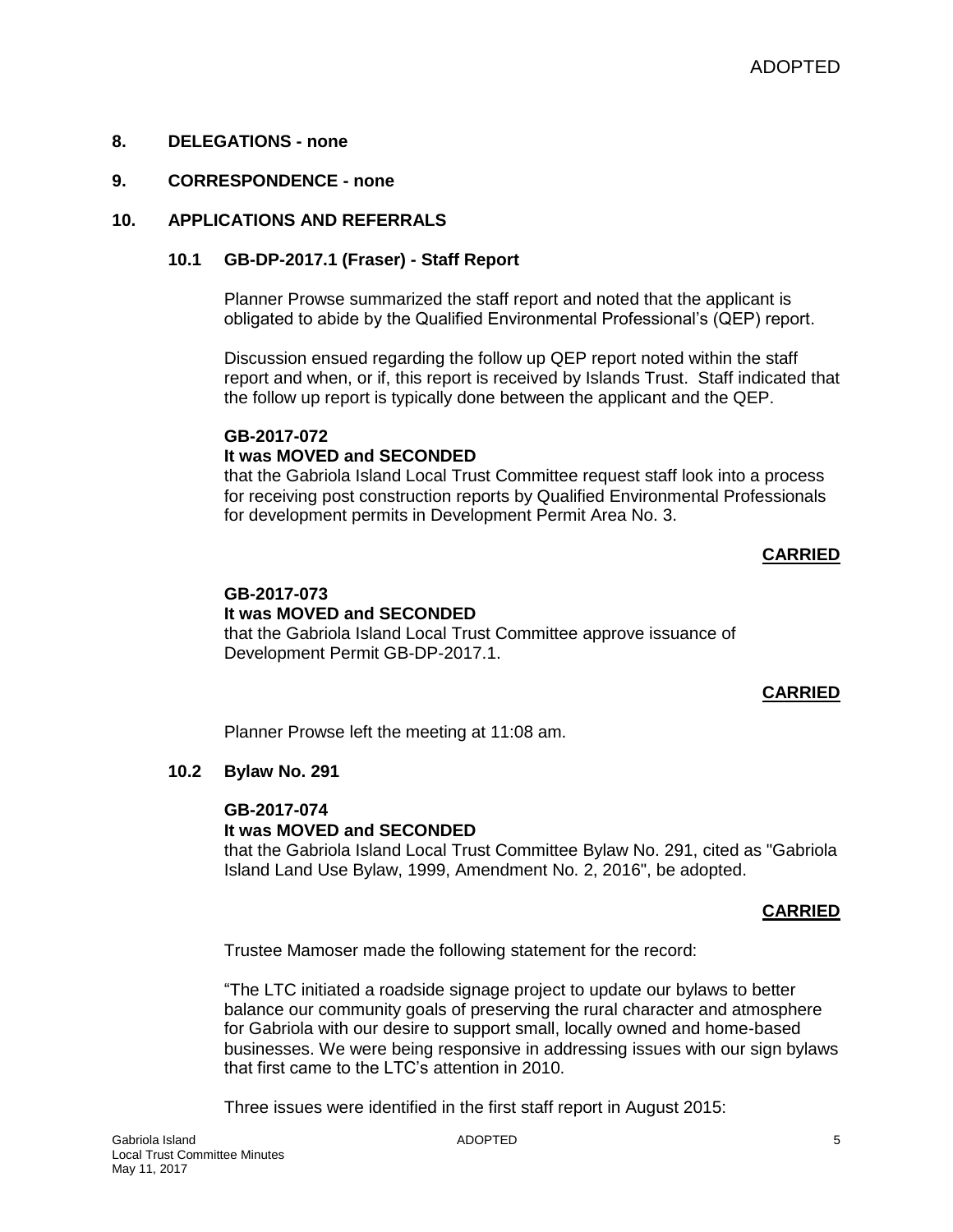- 1. Signs in the right-of-way are not permitted in the bylaws or by the Ministry of Transportation and Infrastructure (MoTI). This results in a lack of clarity and security for islanders that need to direct people to their businesses and the use of sandwich boards to alert the community of upcoming events.
- 2. Signs on the island often exceed the size limit of  $0.3m^2$  (such as a typical sandwich board); and
- 3. There are a lot of obsolete signs on the island and we have no regulations prohibiting them.

We reached out to the public through two community information meetings (January 2016 and April 2016) and a survey in March 2016 with 486 responses.

What we heard:

- Strong feedback that obsolete and derelict signs should be removed.
- Most important concern is safety and visibility.
- Roadside signage should be permitted for special events and that the existing sandwich board signs are acceptable.
- Strong support for the concept of group-multi-party signs for providing directions to businesses.
- Least important purpose of signage is advertising.

As result we:

- Added a definition of derelict and obsolete signs to enable their removal.
- We increased the size of signs to match that of the common sandwich board.
- Allowed signs in "zones" instead of just "lots" to permit them in the right of way subject to MoTI permission.
- We distinguished between different types of signs to regulate them differently: temporary (for special events and directional to home-based businesses), and multi-party directional signs (consolidate signs to limit number while recognizing need for these signs).
- No changes to the advertising signs except allowing them on a temporary basis to advertise public community events.
- Included minor changes to provide more clarity to bylaw enforcement (not applicable to no maximum).

I want to thank the community for providing input on these changes. The response on the survey was amazing and I appreciate those that came to the community information meetings to discuss the options in more detail before and after the survey. I believe we have achieved the balance we were looking for."

Discussion ensued regarding the enforcement of the new bylaws.

## **GB-2017-075**

## **It was MOVED and SECONDED**

that the Gabriola Island Local Trust Committee request Bylaw Enforcement to attend an upcoming meeting with a general report on bylaw enforcement and focus on signage.

## **CARRIED**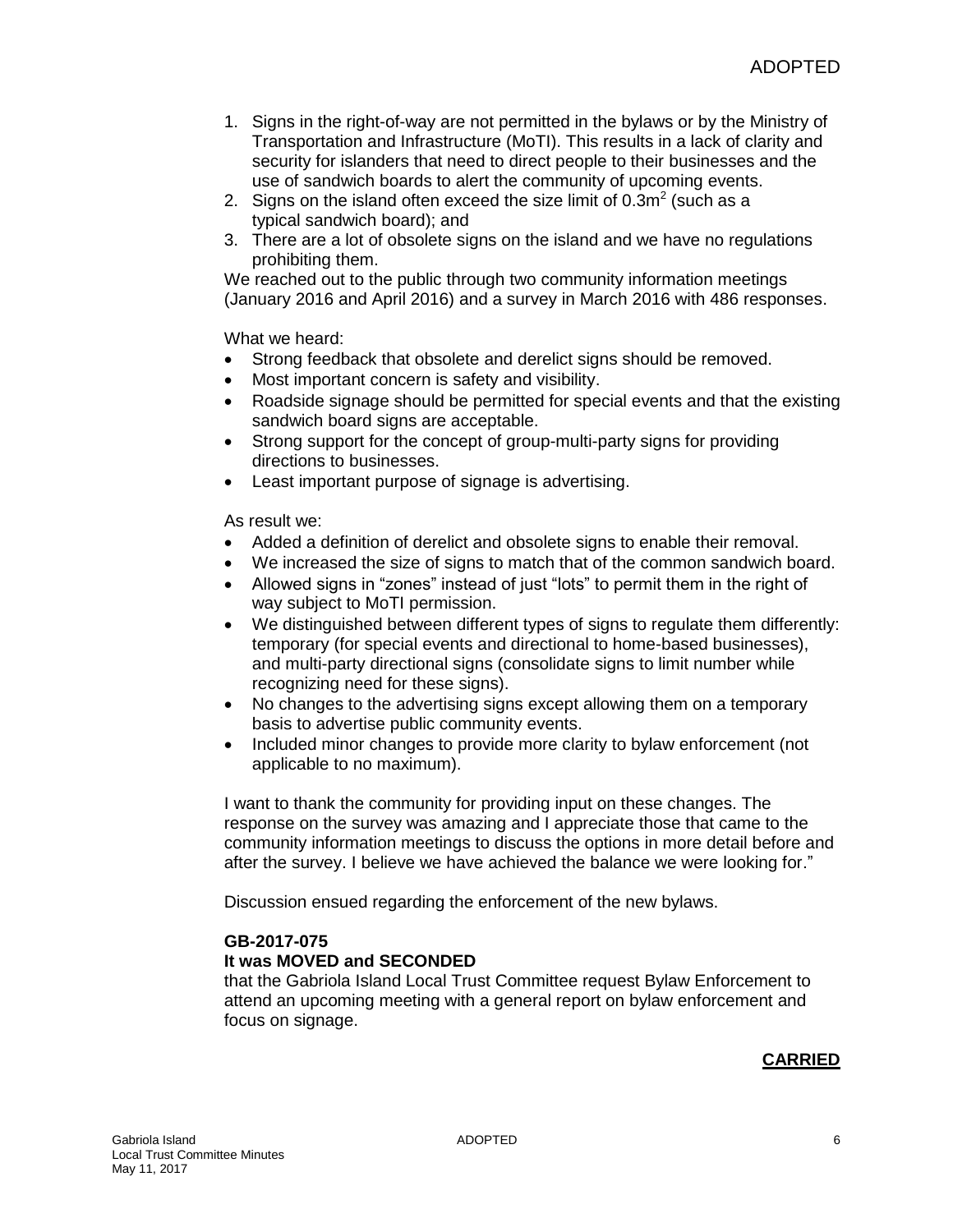## **11. LOCAL TRUST COMMITTEE PROJECTS**

### **11.1 Housing Options Review Project - Bylaws 292 and 293 - Staff Report**

Island Planner Zupanec summarized the staff report and provided a power point presentation which highlighted changes to proposed Bylaw No. 293 as outlined in attachment 3 of the staff report.

Discussion ensued and the following points were made:

- Island Planner Zupanec clarified that the recently revised Agriculture Land Commission policy stipulates a manufactured home in the Agricultural Land Reserve (ALR) can only be used for immediate family while the Land Use Bylaw stipulates that the manufactured home can be used for immediate family and/or farm workers on a temporary basis if the farm has farm status while still allowing the property to have a secondary suite within the principal dwelling. . The LTC can regulate farmworker housing to be limited to a manufactured home despite the ALC policy wording, to ensure that the housing is temporary and can be removed when the use is discontinued.
- The agency referral response from Vancouver Island Health flagged the duty of the landlord to provide potable water to tenants for domestic purposes as well as a separate water system. It was clarified that if two dwellings, regardless of type of dwelling such as a cottage or a suite, were connected to one water line it becomes a water system and falls under the Regional District of Nanaimo (RDN) regulations which specifically require that the water provided be potable.
- the Housing Options Review project is based on the premise that lots over 2 ha in size are allowed to have an accessory cottage or secondary suite. It needs to be clarified if RR1 zoned lots 2ha or larger in size, remain excluded.
- A loophole in the *Land Title Act* has been identified in which a property with two dwellings undergoes a strata conversion thereby creating separate lots regardless of local government regulations. The restrictive covenant will address this loophole and trigger the Land Titles office to not approve deposits on land titles. Items B.6.3.6 and B.6.3.7 refer to entrance access to secondary suites being separate from and external to the principal dwelling unit and relate to building code regulations. It was determined if is not necessary to replicate other governing body regulations within local bylaws.
- Feedback from the Gabriola Housing Society suggested that within the definitions in the Land Use Bylaw (LUB), the term single family should be amended by deleting the word "single" to correspond with the definition in the OCP. It was noted that the definition of "family" within the OCP does not necessarily reflect the varied make up of families, that the term "family" is not defined in the LUB and that the definition of "single family" in the LUB is simple. Staff noted it was within the scope of this project to look at the definition of "family" within the OCP and LUB.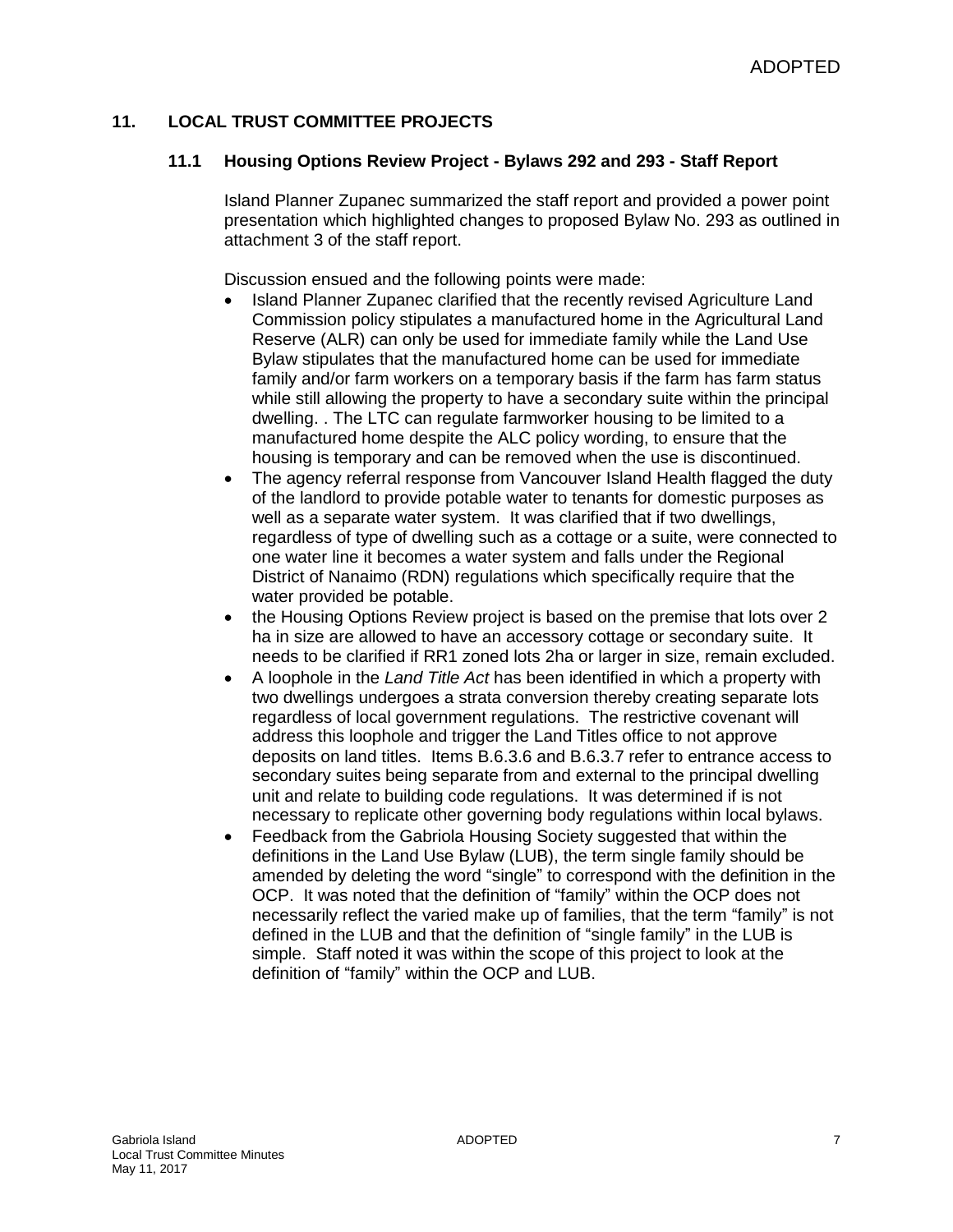# **GB-2017-076**

## **It was MOVED and SECONDED**

that the Gabriola Island Local Trust Committee Bylaw No. 293, cited as "Gabriola Island Land Use Bylaw, 1999, Amendment No. 1, 2017" be amended to remove B.6.3.6 and B.6.3.7 as referenced in Attachment 3 of the staff report dated May 11, 2017 and that the bylaw be renumbered accordingly.

# **CARRIED**

## **GB-2017-077 It was MOVED and SECONDED**

that the Gabriola Island Local Trust Committee request staff review the uses of the term "family" in the Official Community Plan and the Land Use Bylaw.

## **CARRIED**

## **GB-2017-078**

## **It was MOVED and SECONDED**

that the Gabriola Island Local Trust Committee Bylaw No. 293, cited as "Gabriola Island Land Use Bylaw, 1999 Amendment No. 1, 2017 be amended as specified in Attachment 3 of the staff report dated May 11, 2107.

## **CARRIED**

## **GB-2017-079**

## **It was MOVED and SECONDED**

that the Gabriola Island Local Trust Committee Bylaw No. 293 cited as "Gabriola Island Land Use Bylaw, 1999, Amendment No. 1, 2017" be read a first time as amended.

## **CARRIED**

## **GB-2017-080**

## **It was MOVED and SECONDED**

that the Gabriola Island Local Trust Committee has reviewed the Islands Trust Policy Statement Directives Only Checklist and confirmed that Bylaw No. 293 cited as "Gabriola Island Land Use Bylaw, 1999, Amendment No. 1, 2017" is not contrary with the Islands Trust Policy Statement.

## **CARRIED**

Discussion ensued regarding Bylaw No. 292 and the following points were made:

- In response to a suggestion received by the Gabriola Housing Society to amend the definition of affordable housing so it matches the definition used by the Canadian Mortgage and Housing Corporation (CMHC) it was determined a review of definitions could be done in Phase II of the Housing Options Review project.
- Clarity is required regarding the use of the terms single-dwelling, single-family and multi dwelling within Section 2 of the proposed bylaw.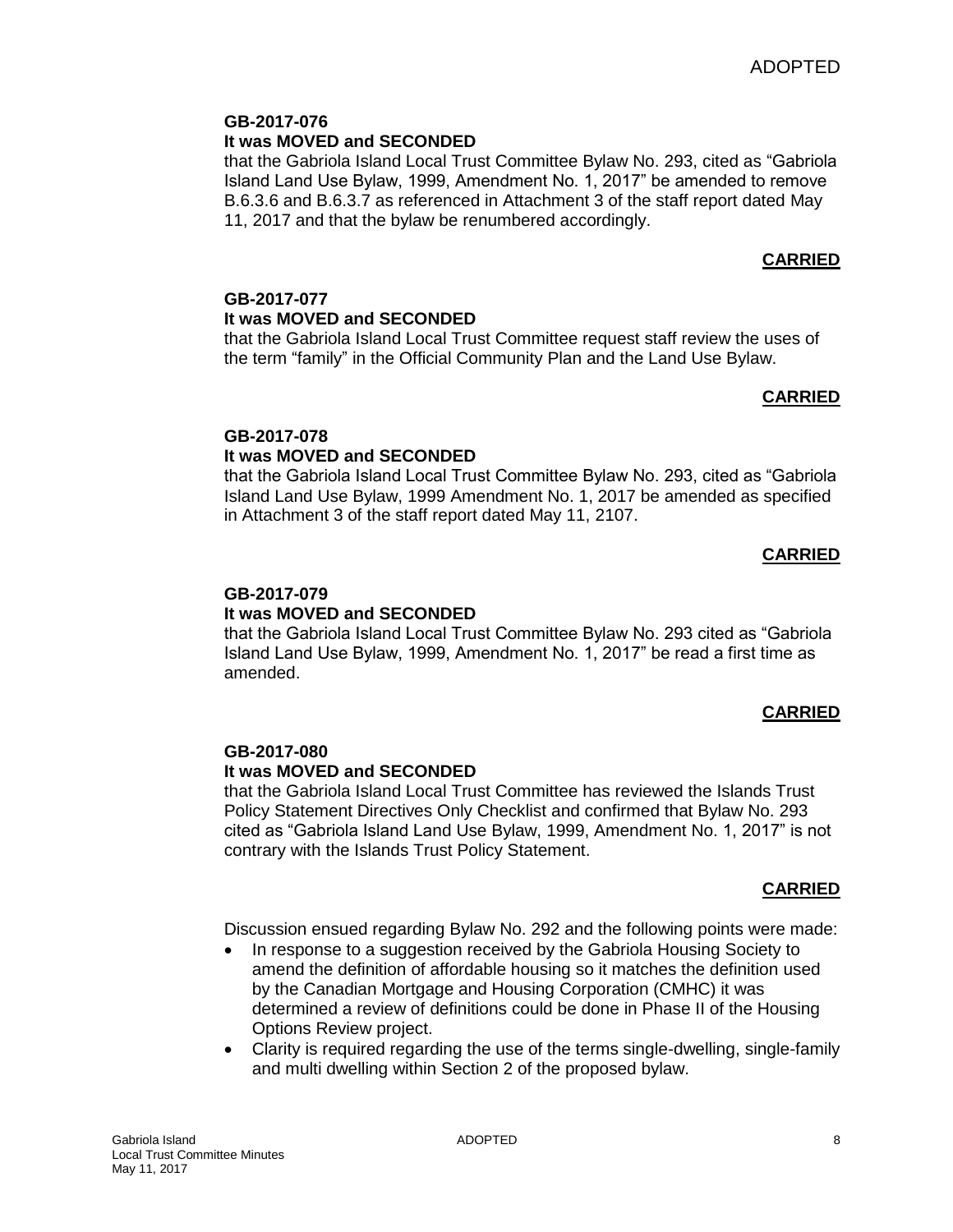## **GB-2017-081 It was MOVED and SECONDED**

that the Gabriola Island Local Trust Committee request staff to propose a new heading for Section 2.6 of the Official Community Plan.

## **CARRIED**

## **GB-2017-082 It was MOVED and SECONDED**

that the Gabriola Island Local Trust Committee request staff to schedule a Special Meeting for the purpose of a Community Information Meeting and further consideration of Proposed Bylaw Nos. 292 and 293.

## **CARRIED**

Discussion ensued regarding the timing of referring Bylaws No. 292 and 293 to the APC as the term for the previous commission members has expired and a new APC has not yet been appointed. Trustees considered whether to defer the referral or proceed and forward it to the APC once it has convened.

## **GB-2017-083**

## **It was MOVED and SECONDED**

that the Gabriola Island Local Trust Committee Bylaw Nos. 292 and 293 be referred to the Advisory Planning Commission for comment.

## **CARRIED**

Staff stated that recommendation 6 in the staff report dated May 11, 2017 should be removed as the housing needs assessment is a regional assessment of which Gabriola will be a part of. Staff indicated they will report back to the LTC regarding Gabriola's role in the project at an upcoming meeting. It was noted that there is an upcoming Local Planning Committee (LPC) meeting during which the project will be discussed and Trustees stated a desire that Gabriola's housing needs assessment be prioritized due to the corresponding timing of the Housing Options Review project being on the top priorities list.

### **GB-2017-084 It was MOVED and SECONDED**

that the Gabriola Island Local Trust Committee request the Local Planning Committee to advance the work on the Gabriola housing needs assessment as soon as possible.

## **CARRIED**

John Peirce, on behalf of the Gabriola Island Chamber of Commerce, stated they are encouraged by the concept of Phase II of the Housing Options Review Project.

## **12. BREAK**

**By general consent** the meeting was recessed for a break at 12:42 pm and reconvened at 1:00 pm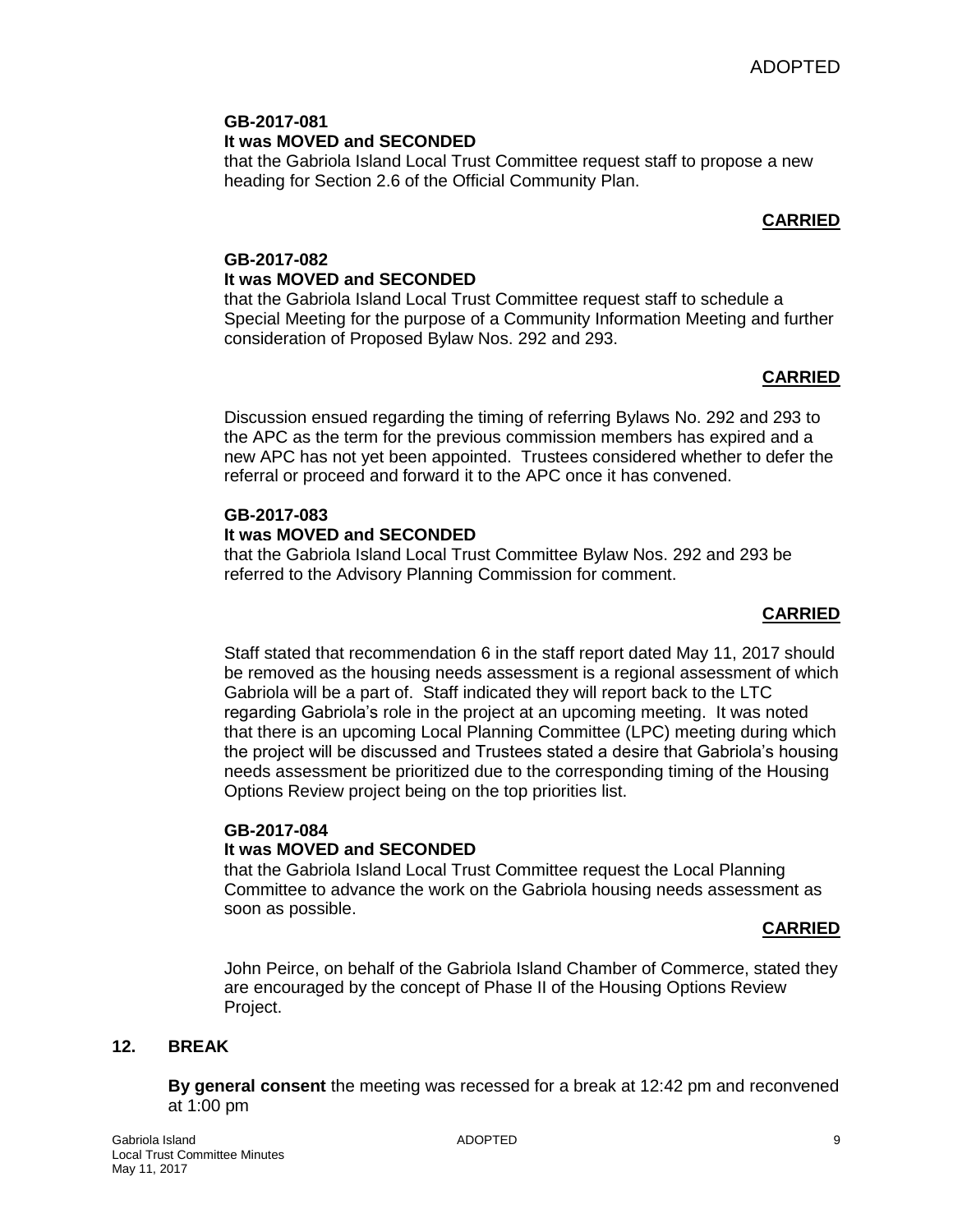## **13. REPORTS**

## **13.1 Work Program Reports**

#### 13.1.1 Top Priorities Report dated May 3, 2017

It was noted that with the upcoming completion of the Roadside Signage Project there was an opportunity to move an item from the projects list to the top priorities list. Discussion ensued and the following points were made:

- Trustees have heard from the public and the APC that there is interest in creating ecological zoning for parkland.
- Creation of ecological zoning could be beneficial as a framework of reference for the RDN to consider when they review parkland dedication and undergo regional park planning processes.
- Both the DeCourcy Island and Mudge Island Official Community Plans have previously been identified as needing review and updating, however, there is likely not sufficient time within the current LTC term to complete said review.

## **GB-2017-085**

## **It was MOVED and SECONDED**

that the Gabriola Island Local Trust Committee add creation of a new ecological protection zone P4 to the top priorities list.

## **CARRIED**

#### 13.1.2 Projects List Report dated May 3, 2017

Trustees discussed items that might be added to the projects lists.

## **GB-2017-086**

## **It was MOVED and SECONDED**

that the Gabriola Island Local Trust Committee add to the projects list:

- 1. Update the build out map for Gabriola Island; and
- 2. Under the description Land Use Bylaw amendments amend bullet five to read review minimum average parcel size calculations in Land Use Bylaw and Official Community Plan to ensure consistency and to support the dedication of more than 5% (five percent) parkland.

## **CARRIED**

## **13.2 Applications Report dated May 3, 2017**

Staff provided an update on the time lines regarding GB-RZ-2016.1 Williamson & Associates including Executive Committee review of Bylaw Nos. 289 and 290 followed by Ministry review and RDN Board review. Trustees discussed time lines around the completion of the covenant associated with this application and staff indicated they would provide clarity about the donor parcel and right of first refusal related to this parcel at an upcoming meeting.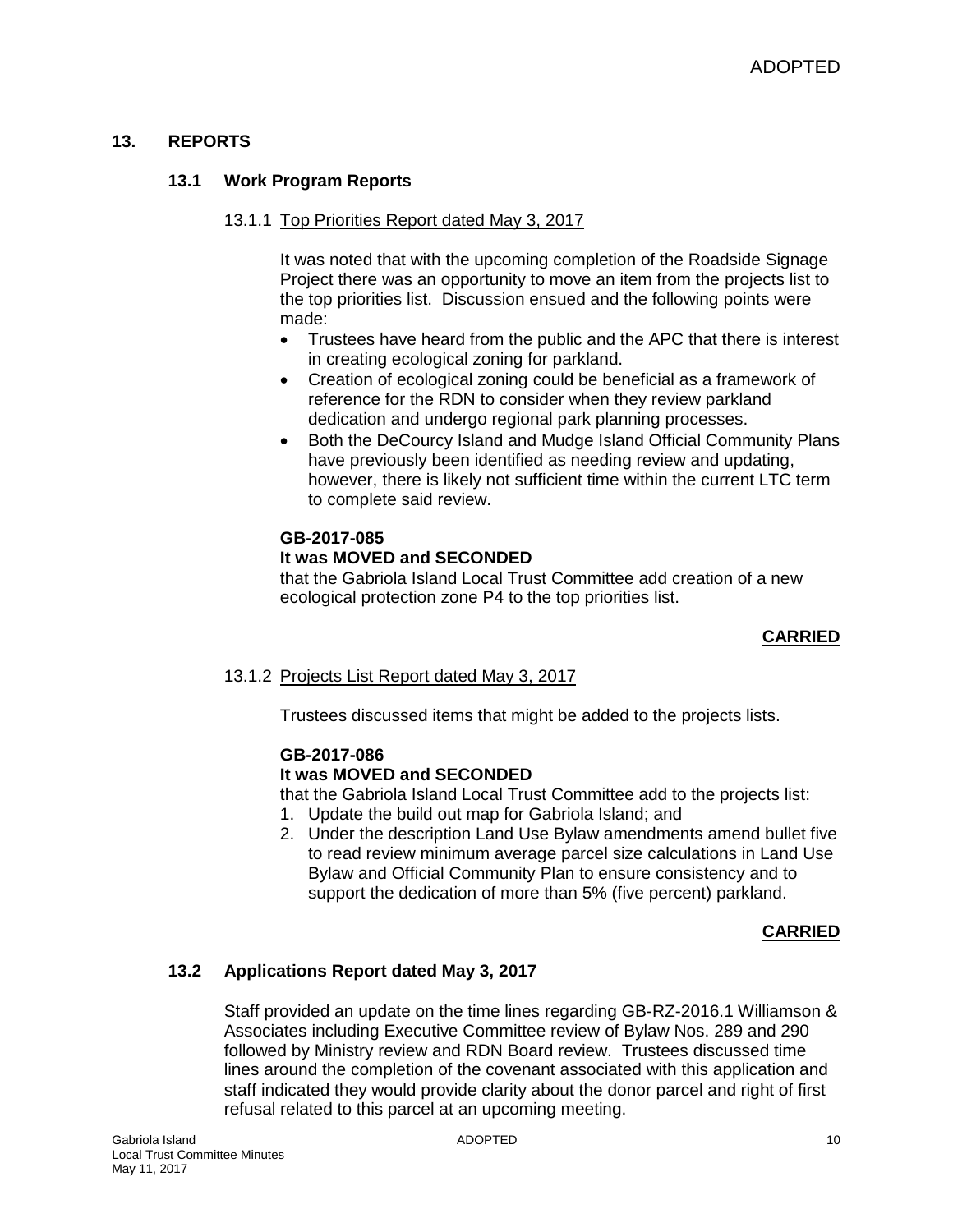## **13.3 Trustee and Local Expense Report dated February, 2017**

Received for information.

### **13.4 Adopted Policies and Standing Resolutions**

Received for information.

### **13.5 Local Trust Committee Webpage**

No changes or updates at this time.

## **13.6 Chair's Report**

Chair Busheikin reported on the following:

- She is preparing for the upcoming Trust Council meeting in which topics for discussion include Islands Trust responsibilities around protection of species at risk, a continuation of the discussion regarding the role of Trustees, and conservation planning of the Islands Trust Fund.
- It has been determined that the Victoria office will remain at the existing location and undergo renovations versus moving to a new location.
- The hiring of a fresh water specialist is underway.
- The Executive Committee recently attended a management retreat and discussions included how planning is delivered, challenges related to staffing issues due to not having as many planners as needed and if more region wide work can be done, and the possibility of asking the Ministry to look at revisions to the *Islands Trust Act*.
- Stewardship nominations have been received.

## **13.7 Trustee Reports**

Trustee Mamoser reported on the following:

- She noted there are many community members from Gabriola and Mudge Island nominated for stewardship awards.
- She did a water conservation plan handout for the Islands Trust to be shared with other islands within the Trust area.
- She will be attending an upcoming Local Planning Committee meeting during which the housing needs assessment on Gabriola will be discussed.

Trustee O'Sullivan reported on the following:

- She attended the First Nations Reconciliation event and the One Book One Community event which were both very well attended and well received.
- She attended an anchorage round table in Victoria in which several representatives from Islands Trust, regional districts and industry also attended and the meeting provided valuable information which she will provide a summary of at a later date.
- She attended a Ferry Advisory Committee meeting.

## **13.8 Electoral Area Director's Report - none**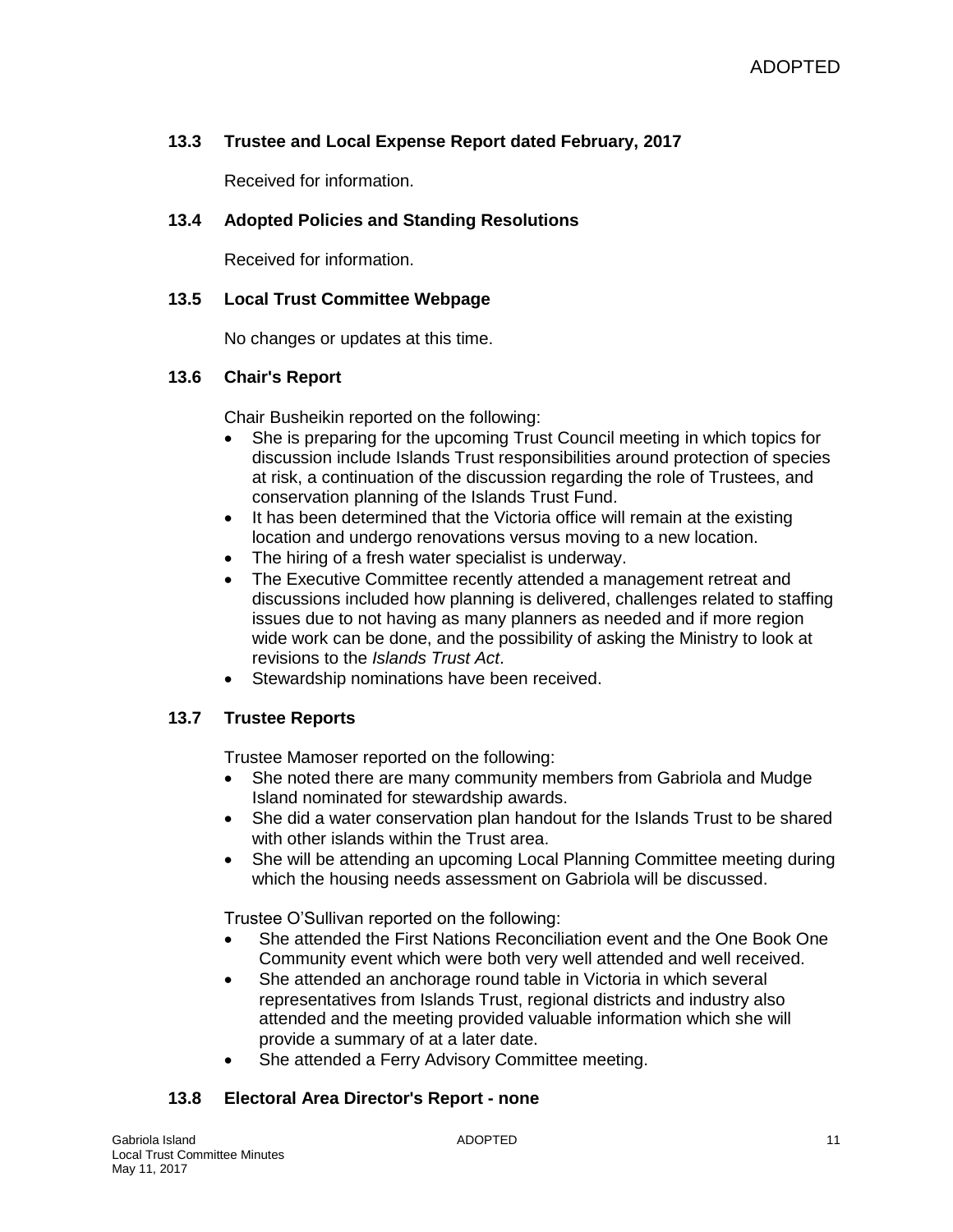## **13.9 Trust Fund Board Report dated April, 2017**

Received for information.

## **14. NEW BUSINESS**

### **14.1 2016/17 Islands Trust Annual Report – Memorandum**

Trustees reviewed the draft Annual Report text for inclusion in the report and approved it with one amendment in the second sentence which should read "The LTC also commenced a 'Housing Options Review Project" (Strategic Plan 5.2) which included consideration of implementation of regulations…".

#### **GB-2017-087**

### **It was MOVED and SECONDED**

that the Gabriola Island Local Trust Committee endorse the annual report submission as amended.

### **CARRIED**

### **15. UPCOMING MEETINGS**

- **15.1 Next Regular Meeting Scheduled for Thursday, June 8, 2017 at The Gabriola Arts and Heritage Centre, 476 South Road, Gabriola Island, BC**
- **16. TOWN HALL - none**
- **17. CLOSED MEETING**
	- **17.1 Motion to Close the Meeting**

#### **GB-2017-088**

#### **It was MOVED and SECONDED**

That the meeting be closed to the public in accordance with the Community Charter, Part 4, Division 3, s.90(1)(a) Advisory Planning Commission Appointments and (d) Adoption of In Camera Minutes dated October 13, 2016 and that the recorder and staff attend the meeting.

## **CARRIED**

Chair Busheikin recessed the regular meeting at 2:32 pm.

#### **17.2 Recall to Order**

Chair Busheikin reconvened the regular meeting at 2:46 pm.

## **17.3 Rise and Report**